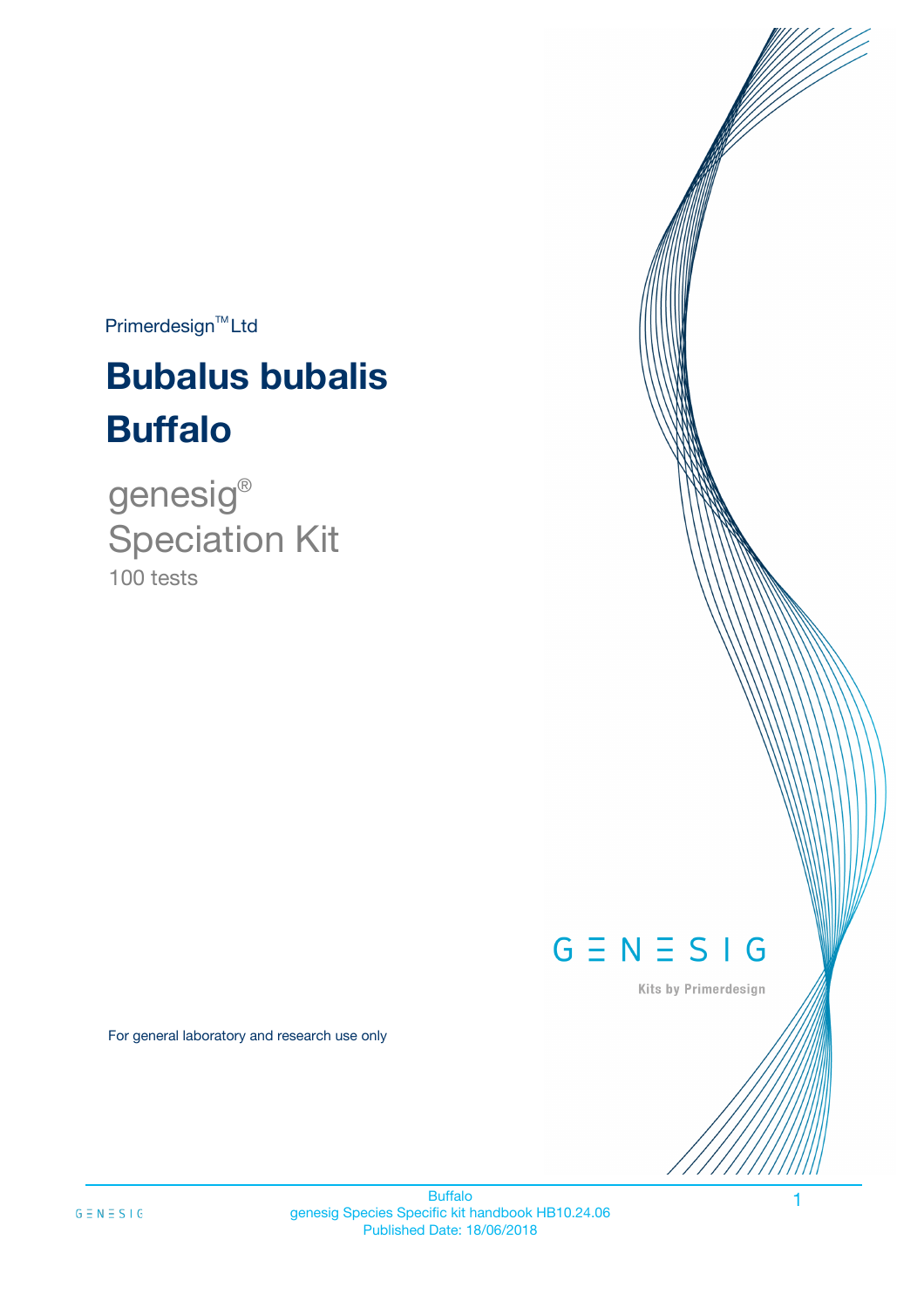# Principles of the test

### **Real-time PCR**

This kit provides a method for detecting Bubalus bubalis mitochondrial DNA in food samples. The kit is based on the PCR amplification of a unique species-specific tag present in the mitochondrial genome. The mitochondrial genome is an ideal target since it has been sequenced for many different species. This allows comprehensive bioinformatics analysis followed by careful design to ensure specific detection of the desired species whilst excluding detection of other related species. Furthermore, since there are multiple copies of each mitochondrial genome within each cell, the detection sensitivity for this kit is up to 100 times greater than that of a test which targets a single copy locus within the nuclear DNA genome.

PCR amplification is detected by means of a hydrolysis probe ("Taqman-style") which is degraded during PCR, releasing fluorescence. The fluorescence trace can be used to both detect and quantify the number of copies of Bubalus bubalis mitochondrial DNA present in the sample.

### **Positive control**

The kit provides a positive control template which should be used on every run to prove that your reaction conditions are working correctly. Please note the positive control template poses a significant risk of contamination and should be handled carefully in a separate post PCR environment.

### **Negative control**

To validate any positive findings a negative control reaction should be included every time the kit is used. For this reaction the RNase/DNase free water should be used instead of template. A negative result indicates that the reagents have not become contaminated while setting up the run.

#### **Internal extraction control**

When performing DNA extraction, it is often advantageous to have an exogenous source of DNA template that is spiked into the lysis buffer. This control DNA is then co-purified with the sample DNA and can be detected as a positive control for the extraction process. Successful copurification and qPCR for the control DNA also indicates that PCR inhibitors are not present at a high concentration.

A separate primer and probe mix are supplied with this kit to detect the exogenous DNA using qPCR. The primers are present at PCR limiting concentrations which allows multiplexing with the target sequence primers. Amplification of the control DNA does not interfere with detection of the Buffalo target DNA even when present at low copy number. The Internal control is detected through the VIC channel.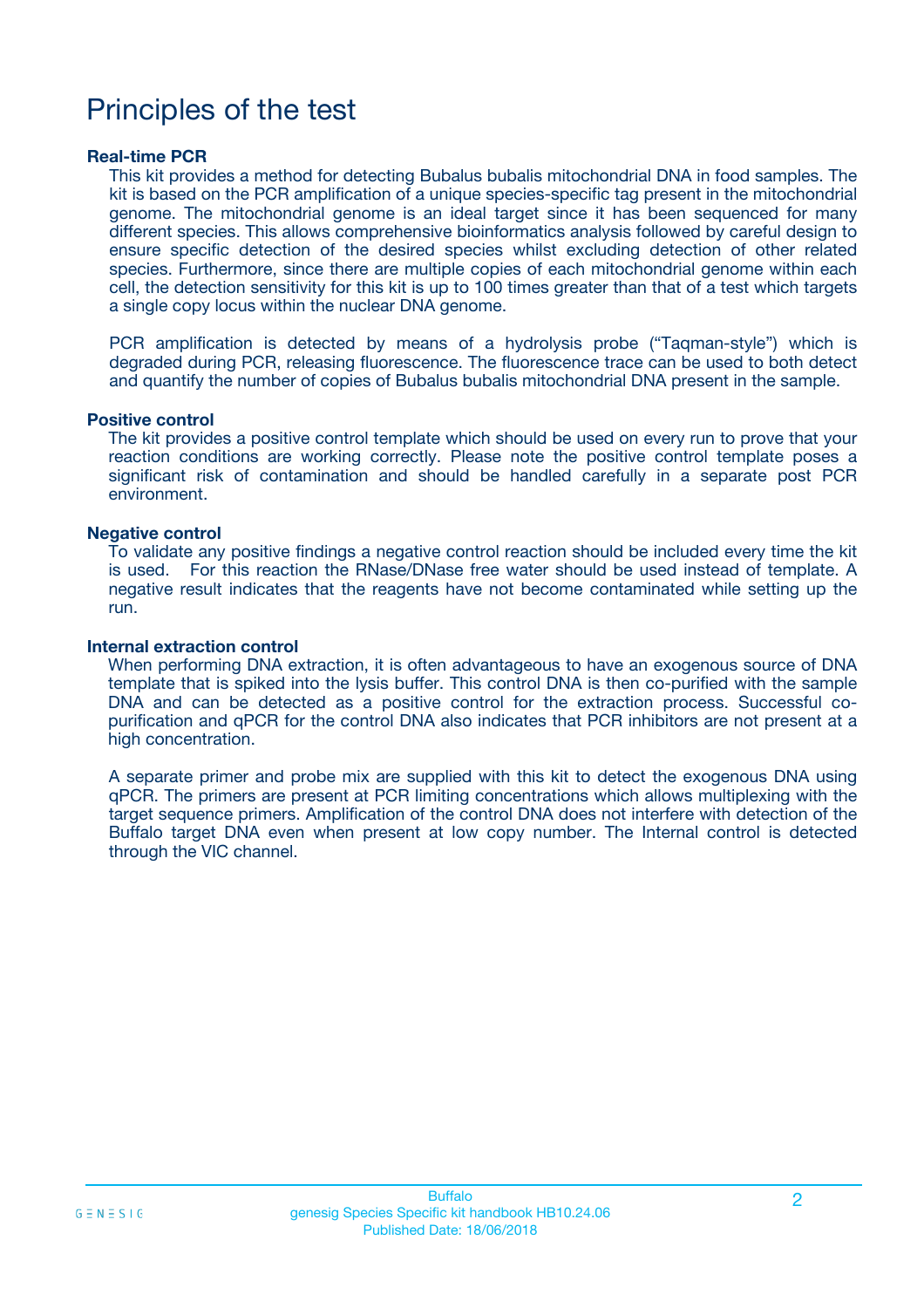### **Sensitivity**

Under optimal PCR conditions the kit provides exceptional sensitivity. Priming efficiency is guaranteed >95% and the kit can detect less than 100 copies of the target mtDNA. Assuming 50 copies of mtDNA per cell this equates to a detection sensitivity limit of 1-2 muscle cells within a sample.

### **Specificity**

The kit is designed to specifically detect Buffalo species that are relevant to the food industry and to give negative detection on other possible animal species.

If you have a query about the detection status of a specific species or sub-species please enquire: enquiry@primerdesign.co.uk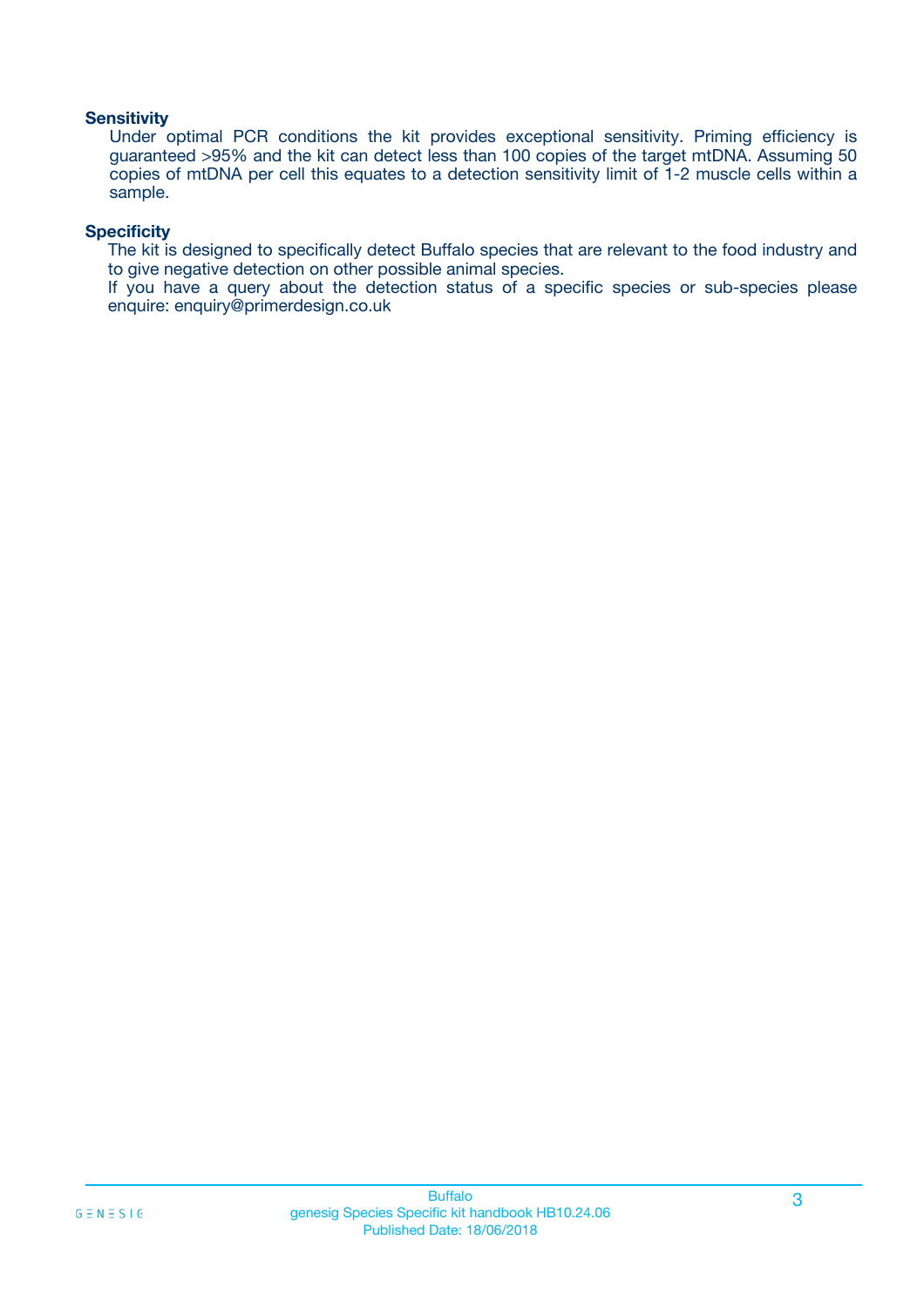# Kit contents

- **Bubalus bubalis specific primer/probe mix (BROWN)** FAM labelled
- **Bubalus bubalis positive control template (RED)**
- **Internal extraction control primer/probe mix (BROWN)** VIC labelled as standard
- **Internal extraction control DNA (BLUE)**
- **RNase/DNase free water (WHITE)** for resuspension of primer/probe mixes
- **Template preparation buffer (YELLOW)** for resuspension of internal control template and positive control template

# Reagents and equipment to be supplied by the user

### **Real-time PCR Instrument**

### **DNA extraction kit**

This kit is recommended for use with genesig Easy DNA/RNA extraction kit. However, it is designed to work well with all processes that yield high quality DNA with minimal PCR inhibitors.

### **oasig**TM **lyophilised or Precision**®**PLUS 2X qPCR Master Mix**

This kit is intended for use with oasig or PrecisionPLUS2X qPCR Master Mix.

### **Pipettors and Tips**

**Vortex and centrifuge**

### **Thin walled 1.5 ml PCR reaction tubes**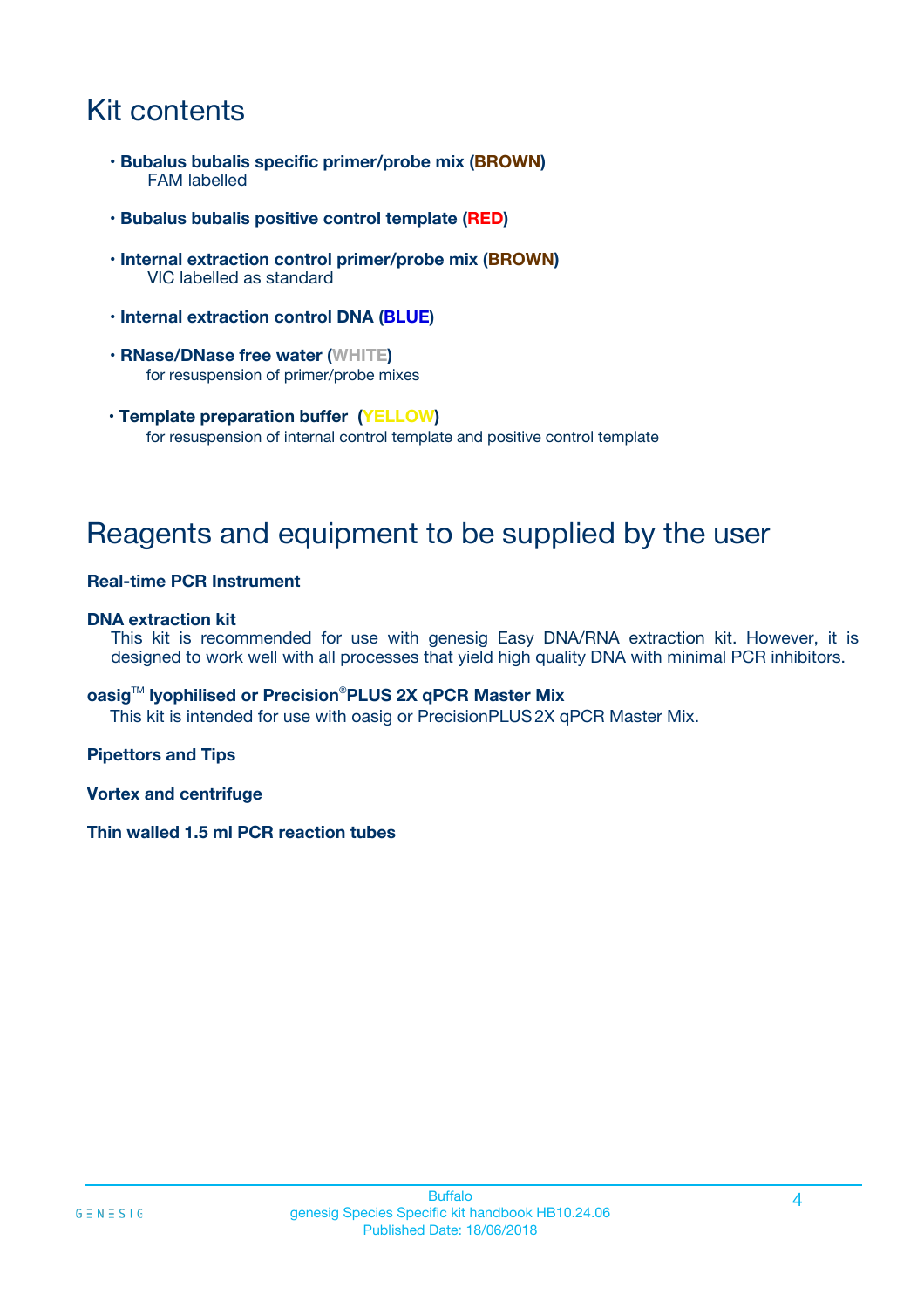### Kit storage and stability

This kit is stable at room temperature but should be stored at -20ºC on arrival. Once the lyophilised components have been resuspended they should not be exposed to temperatures above -20°C for longer than 30 minutes at a time and unnecessary repeated freeze/thawing should be avoided. The kit is stable for six months from the date of resuspension under these circumstances.

Primerdesign does not recommend using the kit after the expiry date stated on the pack.

### Suitable sample material

All kinds of sample material suited for PCR amplification can be used. Please ensure the samples are suitable in terms of purity, concentration, and DNA integrity (An internal PCR control is supplied to test for non specific PCR inhibitors). Always run at least one negative control with the samples. To prepare a negative control, replace the template DNA sample with RNase/DNase free water.

### Dynamic range of test

Under optimal PCR conditions genesig Bubalus bubalis detection kits have very high priming efficiencies of >95% and can detect less than 100 copies of target template.

## Notices and disclaimers

This product is developed, designed and sold for research purposes only. It is not intended for human diagnostic or drug purposes or to be administered to humans unless clearly expressed for that purpose by the Food and Drug Administration in the USA or the appropriate regulatory authorities in the country of use. During the warranty period Primerdesign genesig detection kits allow precise and reproducible data recovery combined with excellent sensitivity. For data obtained by violation to the general GLP guidelines and the manufacturer's recommendations the right to claim under guarantee is expired. PCR is a proprietary technology covered by several US and foreign patents. These patents are owned by Roche Molecular Systems Inc. and have been sub-licensed by PE Corporation in certain fields. Depending on your specific application you may need a license from Roche or PE to practice PCR. Additional information on purchasing licenses to practice the PCR process may be obtained by contacting the Director of Licensing at Roche Molecular Systems, 1145 Atlantic Avenue, Alameda, CA 94501 or Applied Biosystems business group of the Applera Corporation, 850 Lincoln Centre Drive, Foster City, CA 94404. In addition, the 5' nuclease assay and other homogeneous amplification methods used in connection with the PCR process may be covered by U.S. Patents 5,210,015 and 5,487,972, owned by Roche Molecular Systems, Inc, and by U.S. Patent 5,538,848, owned by The Perkin-Elmer Corporation.

# **Trademarks**

Primerdesign™ is a trademark of Primerdesign Ltd.

genesig $^\circledR$  is a registered trademark of Primerdesign Ltd.

The PCR process is covered by US Patents 4,683,195, and 4,683,202 and foreign equivalents owned by Hoffmann-La Roche AG. BI, ABI PRISM® GeneAmp® and MicroAmp® are registered trademarks of the Applera Genomics (Applied Biosystems Corporation). BIOMEK® is a registered trademark of Beckman Instruments, Inc.; iCycler™ is a registered trademark of Bio-Rad Laboratories, Rotor-Gene is a trademark of Corbett Research. LightCycler™ is a registered trademark of the Idaho Technology Inc. GeneAmp®, TaqMan® and AmpliTaqGold® are registered trademarks of Roche Molecular Systems, Inc., The purchase of the Primerdesign reagents cannot be construed as an authorization or implicit license to practice PCR under any patents held by Hoffmann-LaRoche Inc.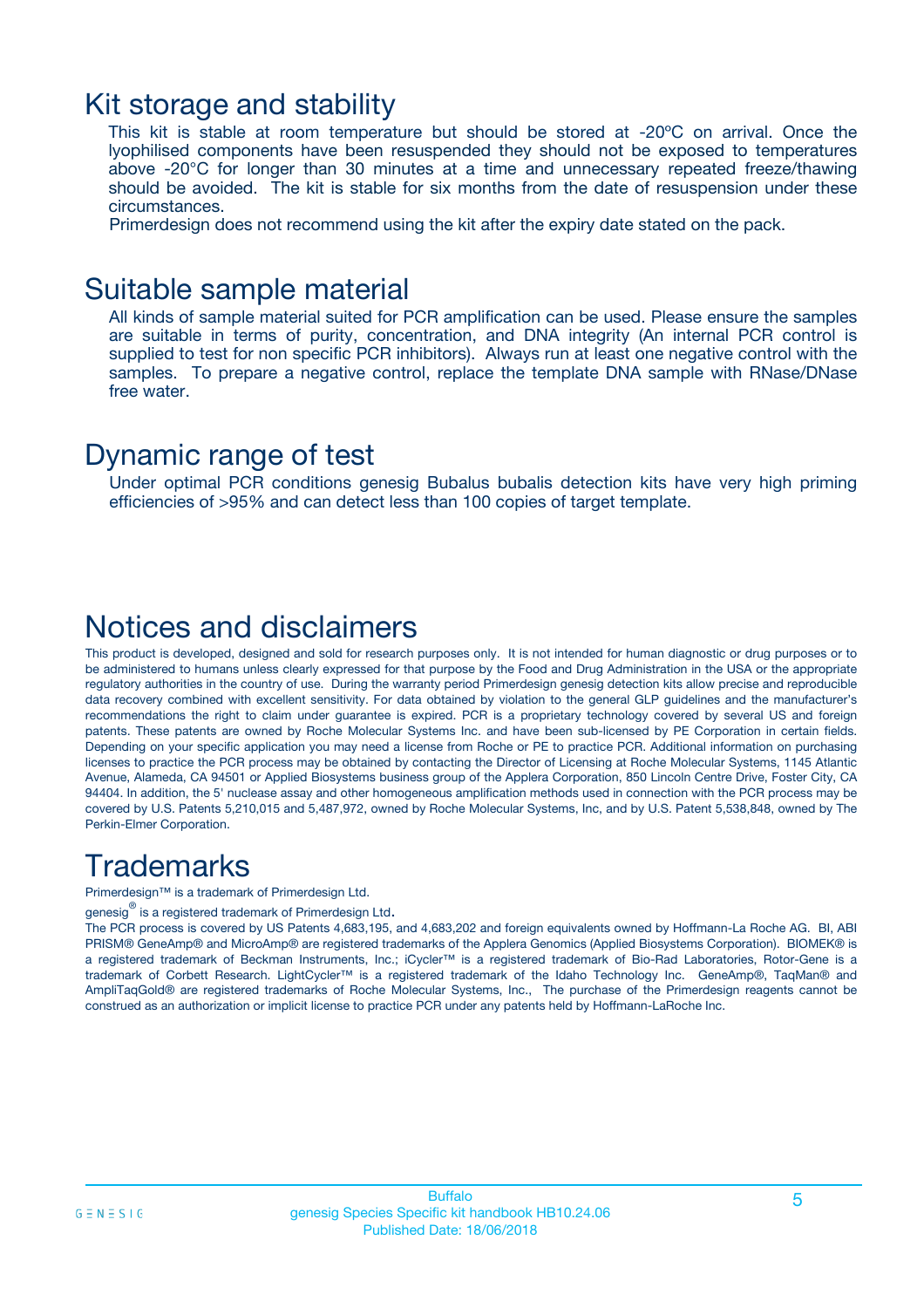# Resuspension protocol

To minimize the risk of contamination with foreign DNA, we recommend that all pipetting be performed in a PCR clean environment. Ideally this would be a designated PCR lab or PCR cabinet. Filter tips are recommended for all pipetting steps.

### **1. Pulse-spin each tube in a centrifuge before opening.**

This will ensure lyophilised primer and probe mix is in the base of the tube and is not spilt upon opening the tube.

**2. Resuspend the primer/probe mixes in the RNase/DNase free water supplied according to the table below:**

To ensure complete resuspension, vortex each tube thoroughly.

| Component - resuspend in water                       |         |  |
|------------------------------------------------------|---------|--|
| <b>Pre-PCR pack</b>                                  |         |  |
| Bubalus bubalis primer/probe mix (BROWN)             | $110$ µ |  |
| Internal extraction control primer/probe mix (BROWN) | 165 ul  |  |

### **3. Resuspend the internal control template and positive control template in the template preparation buffer supplied, according to the table below:**

To ensure complete resuspension, vortex the tube thoroughly.

| Component - resuspend in template preparation buffer |             |  |
|------------------------------------------------------|-------------|--|
| <b>Pre-PCR heat-sealed foil</b>                      |             |  |
| Internal extraction control DNA (BLUE)               | $500$ $\mu$ |  |
| <b>Post-PCR heat-sealed foil</b>                     |             |  |
| Bubalus bubalis Positive Control Template (RED) *    |             |  |

\* This component contains high copy number template and is a VERY significant contamination risk. It must be opened and handled in a separate laboratory environment, away from the other components.

# DNA extraction

The internal extraction control DNA can be added either to the DNA lysis/extraction buffer or to the DNA sample once it has been resuspended in lysis buffer.

**DO NOT add the internal extraction control DNA directly to the unprocessed biological sample as this will lead to degradation and a loss in signal.**

- **1. Add 4µl of the Internal extraction control DNA (BLUE) to each sample in DNA lysis/extraction buffer per sample.**
- **2. Complete DNA extraction according to the manufacturers protocols.**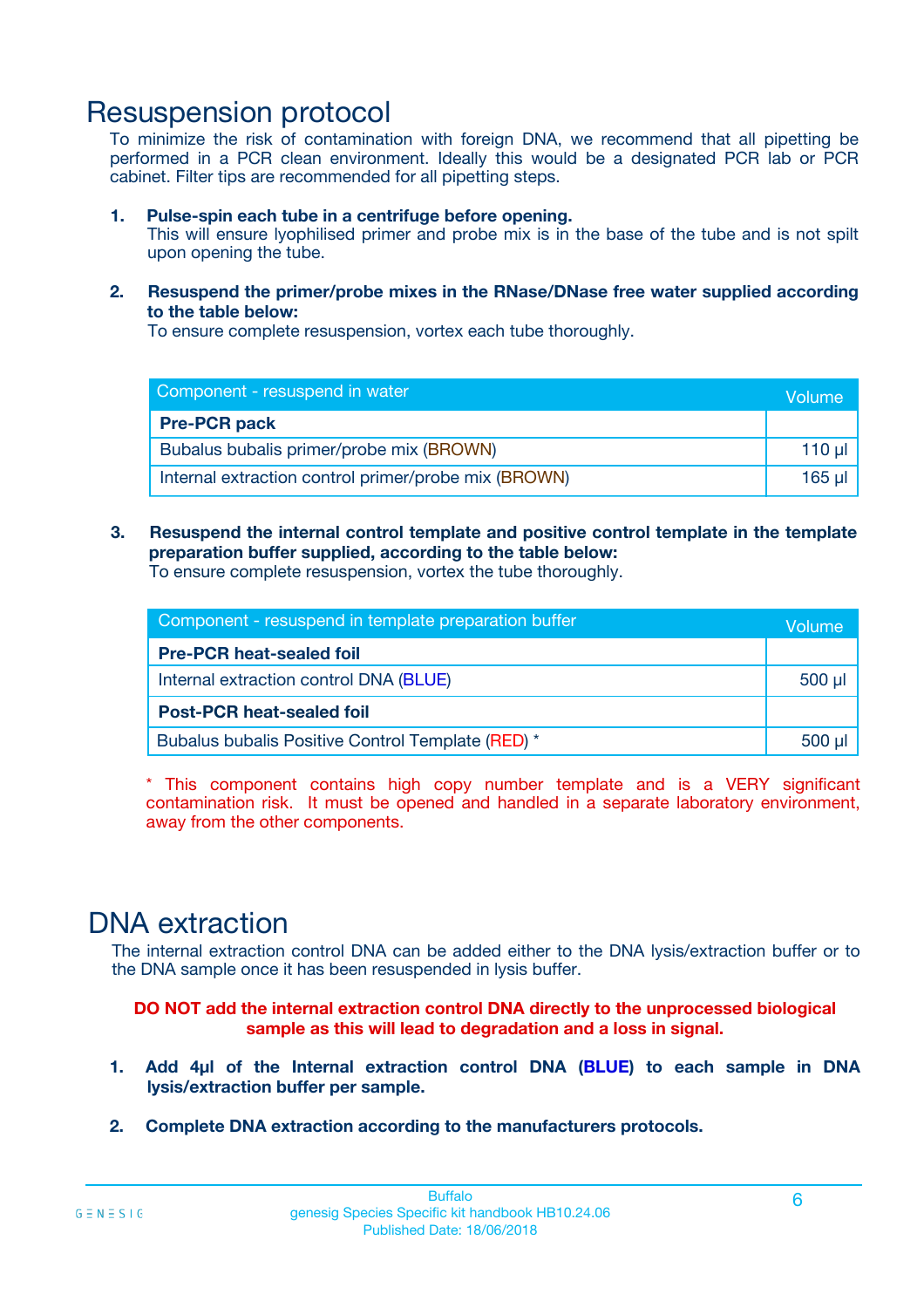# qPCR detection protocol

**1. For each DNA sample prepare a reaction mix according to the table below:** Include sufficient reactions for positive and negative controls.

| Component                                            | Volume         |
|------------------------------------------------------|----------------|
| oasig or PrecisionPLUS 2X qPCR Master Mix            | $10 \mu$       |
| Bubalus bubalis primer/probe mix (BROWN)             | 1 µl           |
| Internal extraction control primer/probe mix (BROWN) | 1 µl           |
| <b>RNase/DNase free water (WHITE)</b>                | 3 <sub>µ</sub> |
| <b>Final Volume</b>                                  | 15 u           |

- **2. Pipette 15µl of each mix into individual wells according to your qPCR experimental plate set up.**
- **3. Pipette 5µl of DNA template into each well, according to your experimental plate set up.** To obtain a strong signal, the ideal concentration of DNA is 1-3ng/µl. The concentration should not exceed 5ng/µl. Substitute sample DNA for RNase/DNase free water as a negative control. Substitute sample DNA for positive control template as a positive control.

# qPCR amplification protocol

Amplification conditions using oasig or PrecisionPLUS 2X qPCR Master Mix.

|             | <b>Step</b>       | <b>Time</b>     | Temp           |
|-------------|-------------------|-----------------|----------------|
|             | Enzyme activation | 2 min           | 95 °C          |
| Cycling x50 | Denaturation      | 10 <sub>s</sub> | $95^{\circ}$ C |
|             | DATA COLLECTION * | 60 s            | 60 °C          |

\* Fluorogenic data should be collected during this step through the FAM and VIC channels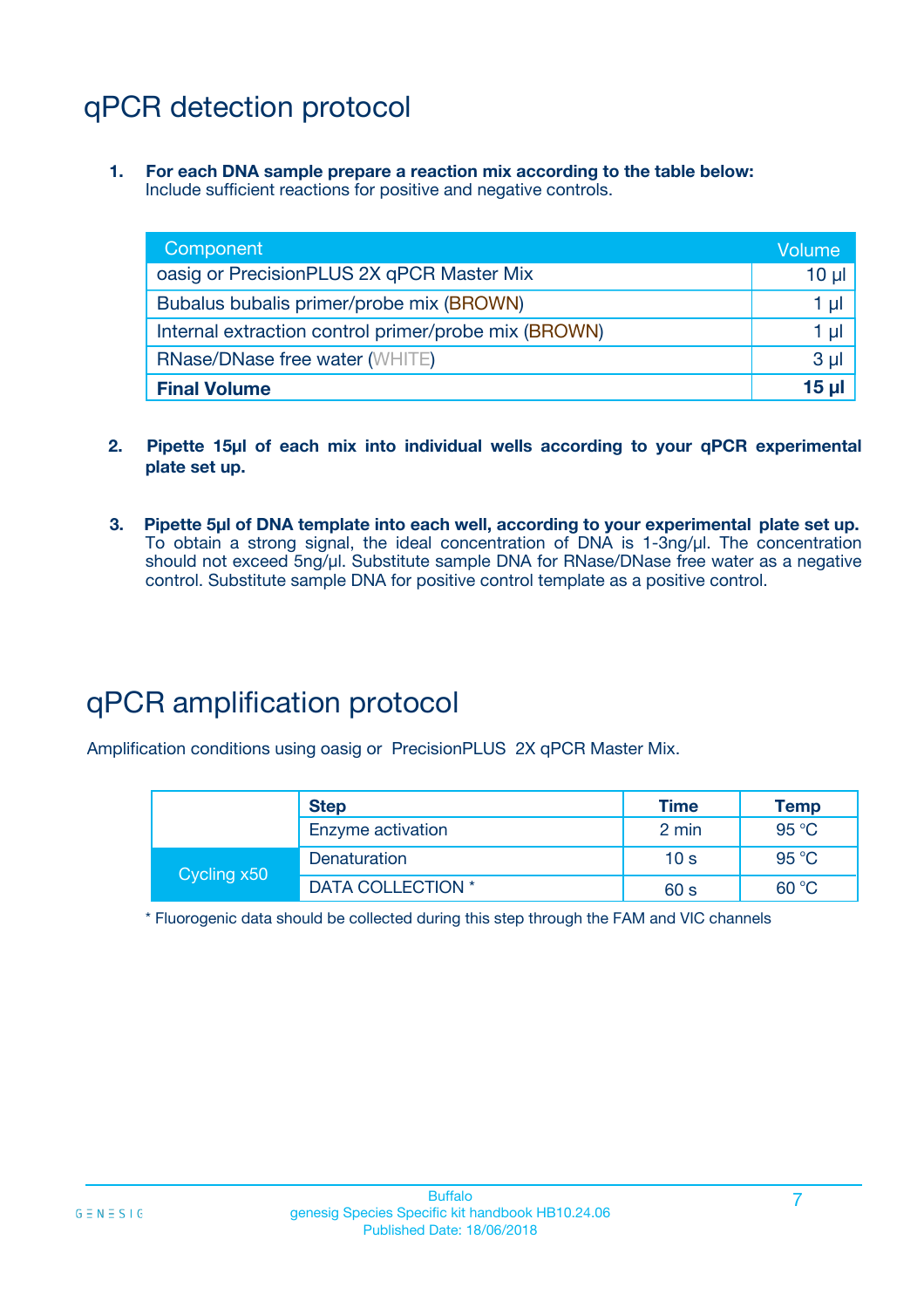# Interpretation of results

For interpretation when speciation kit used independently of the universal meat or fish kit

| <b>Target</b><br>(FAM) | <b>Internal</b><br>control<br>(VIC) | <b>Positive</b><br>control | <b>Negative</b><br>control | Interpretation                                        |
|------------------------|-------------------------------------|----------------------------|----------------------------|-------------------------------------------------------|
| $\leq 35$              | $+ 1 -$                             | ÷                          |                            | <b>POSITIVE RESULT</b>                                |
| $> 35$ or -            | ÷                                   | ÷                          |                            | <b>NEGATIVE RESULT</b>                                |
|                        |                                     |                            |                            |                                                       |
| $+ 1 -$                | $+ 1 -$                             | ÷                          | $\leq 35$                  | <b>EXPERIMENT FAILED</b><br>due to test contamination |
| $+ 1 -$                | $+ 1 -$                             | ٠                          | > 35                       | $\star$                                               |
| $> 35$ or -            |                                     | ÷                          |                            | <b>SAMPLE PREPARATION FAILED</b>                      |
|                        |                                     |                            |                            | <b>EXPERIMENT FAILED</b>                              |

Positive control template (**RED**) is expected to amplify between Cq 16 and 23. Failure to satisfy this quality control criterion is a strong indication that the experiment has been compromised.

\*Where the test sample is positive and the negative control is positive with a  $Ca > 35$ , the sample must be reinterpreted based on the relative signal strength of the two results:



If the sample amplifies  $> 5$  Cq earlier than the negative control then the sample should be reinterpreted (via the table above) with the negative control verified as negative.

Sample  $/$  / Negative control  $\Delta$ Ca < 5 **INCONCLUSIVE** 

If the sample amplifies  $< 5$  Cq earlier than the negative control then the positive sample result is invalidated and the result should be determined inconclusive due to test contamination. The test for this sample should be repeated.

### **Internal PCR control**

The Cq value obtained with the internal control will vary significantly depending on the extraction efficiency, the quantity of DNA added to the PCR reaction and the individual machine settings. Cq values of  $28\pm3$  are within the normal range. When amplifying a Buffalo sample with a high genome copy number, the internal extraction control may not produce an amplification plot. This does not invalidate the test and should be interpreted as a positive experimental result.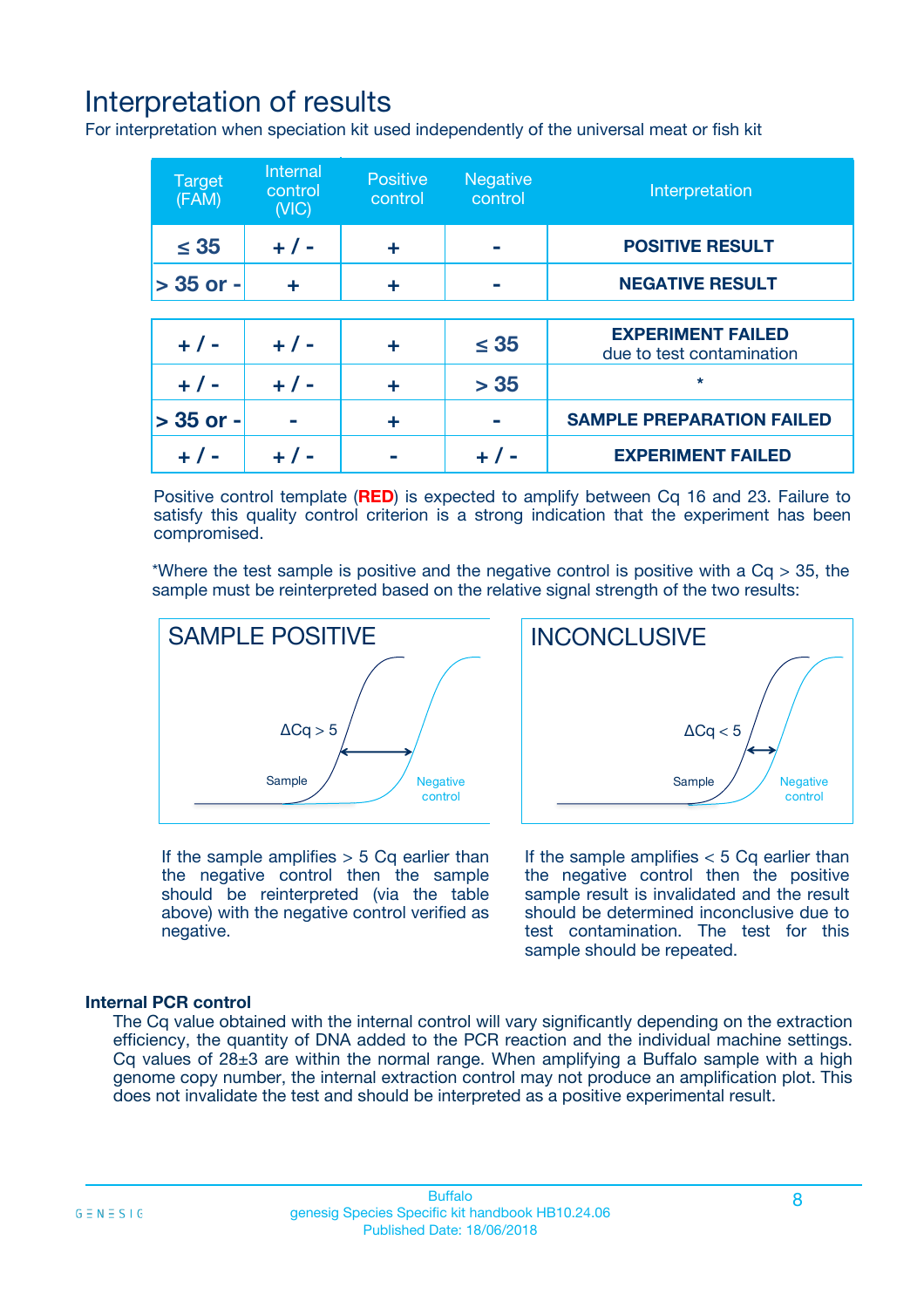# Interpretation of results

For interpretation when speciation kit used in conjunction with the universal meat or fish kit

| <b>Target</b><br>(FAM) | Internal<br>control<br>(NIC) | <b>Universal</b><br>signal<br>(FAM) | Positive<br>control<br>(Target &<br><b>Universal</b><br>signal) | <b>Negative</b><br>control<br>(Target<br>only) | Interpretation                                                              |
|------------------------|------------------------------|-------------------------------------|-----------------------------------------------------------------|------------------------------------------------|-----------------------------------------------------------------------------|
| ÷                      | $+$ / -                      | ÷                                   | ÷                                                               |                                                | <b>POSITIVE RESULT</b><br>calculate species %<br>and check test sensitivity |
|                        | ٠                            | ÷                                   | ÷                                                               |                                                | <b>NEGATIVE RESULT</b>                                                      |
|                        |                              |                                     |                                                                 |                                                |                                                                             |
|                        |                              | ÷                                   | ÷                                                               |                                                | <b>SAMPLE FAILED</b><br>repeat test                                         |
| ÷                      | $+ 1 -$                      |                                     | ÷                                                               |                                                | <b>SAMPLE FAILED</b><br>repeat test                                         |
| $+/-$                  | $+$ / -                      | $+/-$                               | ÷                                                               | $\leq 35$                                      | <b>EXPERIMENT FAILED</b><br>due to test contamination                       |
| $+ 1 -$                | $+$ / -                      | $+ 1 -$                             | ÷                                                               | > 35                                           | $\star$                                                                     |
|                        | ÷                            |                                     | ÷                                                               |                                                | <b>NO ANIMAL DNA DETECTED</b>                                               |
|                        |                              |                                     | ÷                                                               |                                                | <b>SAMPLE PREPARATION FAILED</b>                                            |
| $+  / -$               | $+ 1 -$                      |                                     |                                                                 |                                                | <b>EXPERIMENT FAILED</b>                                                    |

Positive control template (**RED**) is expected to amplify between Cq 16 and 23. Failure to satisfy this quality control criterion is a strong indication that the experiment has been compromised

\*Where the test sample is positive and the negative control is positive with a  $Cq > 35$ , the sample must be reinterpreted based on the relative signal strength of the two results:



If the sample amplifies  $> 5$  Cq earlier than the negative control then the sample should be reinterpreted (via the table above) with the negative control verified as negative.



If the sample amplifies  $< 5$  Cq earlier than the negative control then the positive sample result is invalidated and the result should be determined inconclusive due to test contamination. The test for this sample should be repeated.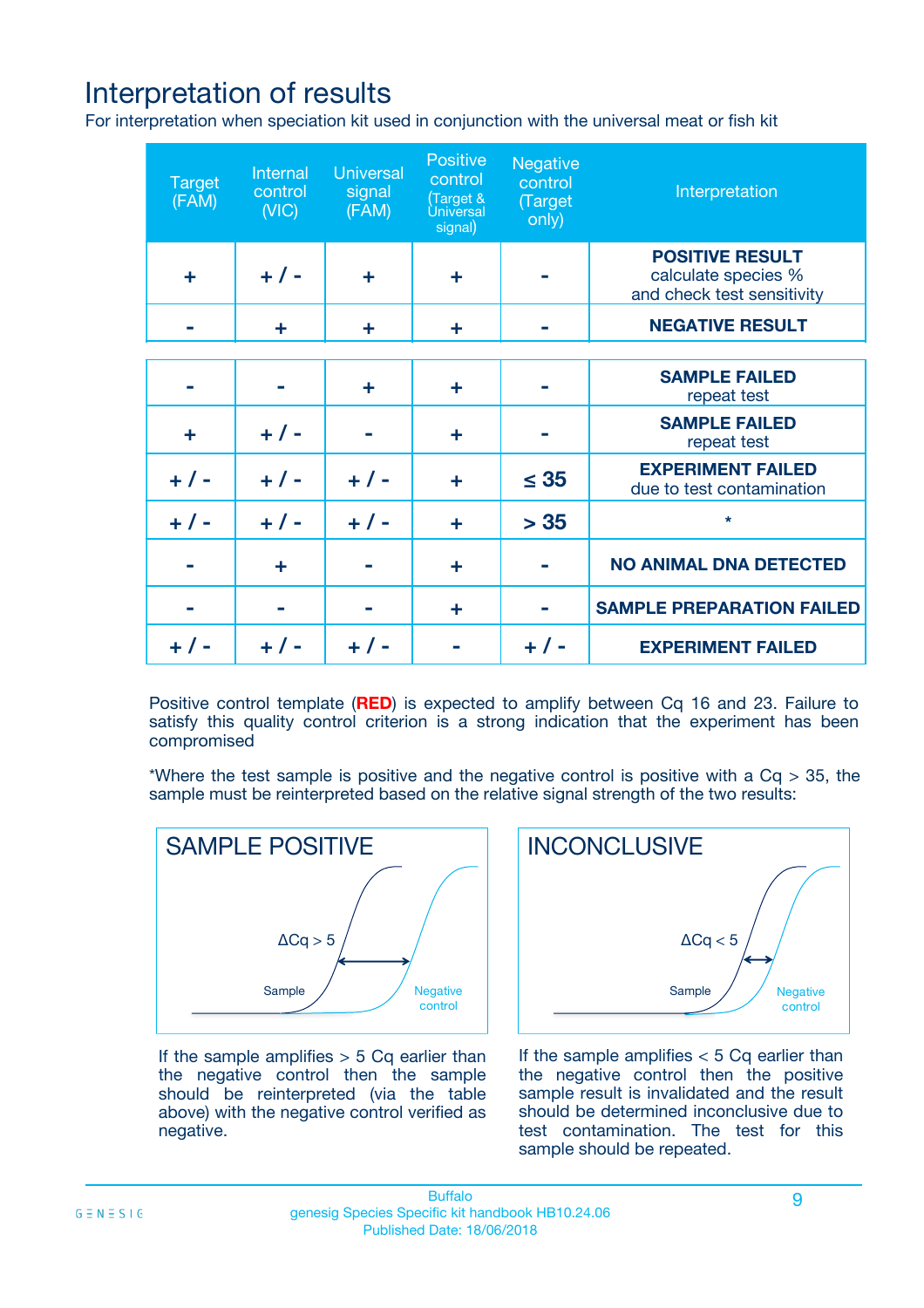### **Calculating species %**

(n.b. a Microsoft Excel applet for automatic % calculation is available free of charge. Contact support@primerdesign.co.uk to request)

Species % = (2^-[(Cq Bubalus bubalis [SAMPLE] – Cq Bubalus bubalis [+ve control]) - (Cq Universal meat [SAMPLE] – Cq Universal meat [+ve control] )]) x 100

Worked example: test gives following Cq values:

Bubalus bubalis test on sample: 24.1 Bubalus bubalis test on positive control DNA: 23.5 Universal meat test on sample: 22.2 Universal meat test on positive control DNA: 22.4

Bubalus bubalis%  $=$ 

 $(2^{\wedge}-(24.1-23.5)-(22.2-22.4))) \times 100 =$ 

 $(2^{\wedge}$  -((0.6) - (-0.2)))  $\times$  100 =

(2^ -0.8) x 100 = **57.4%**

n.b. In rare circumstances, some samples may produce a speciation % greater then 100. This is usually due to the presence of PCR inhibition affecting the multiplex reaction and should be reported as 100%. If the reported speciation is greater than 400% then the level of PCR inhibition is likely too great for accurate speciation reporting. Samples such as these should be re-extracted with extra washes to remove PCR inhibitors.